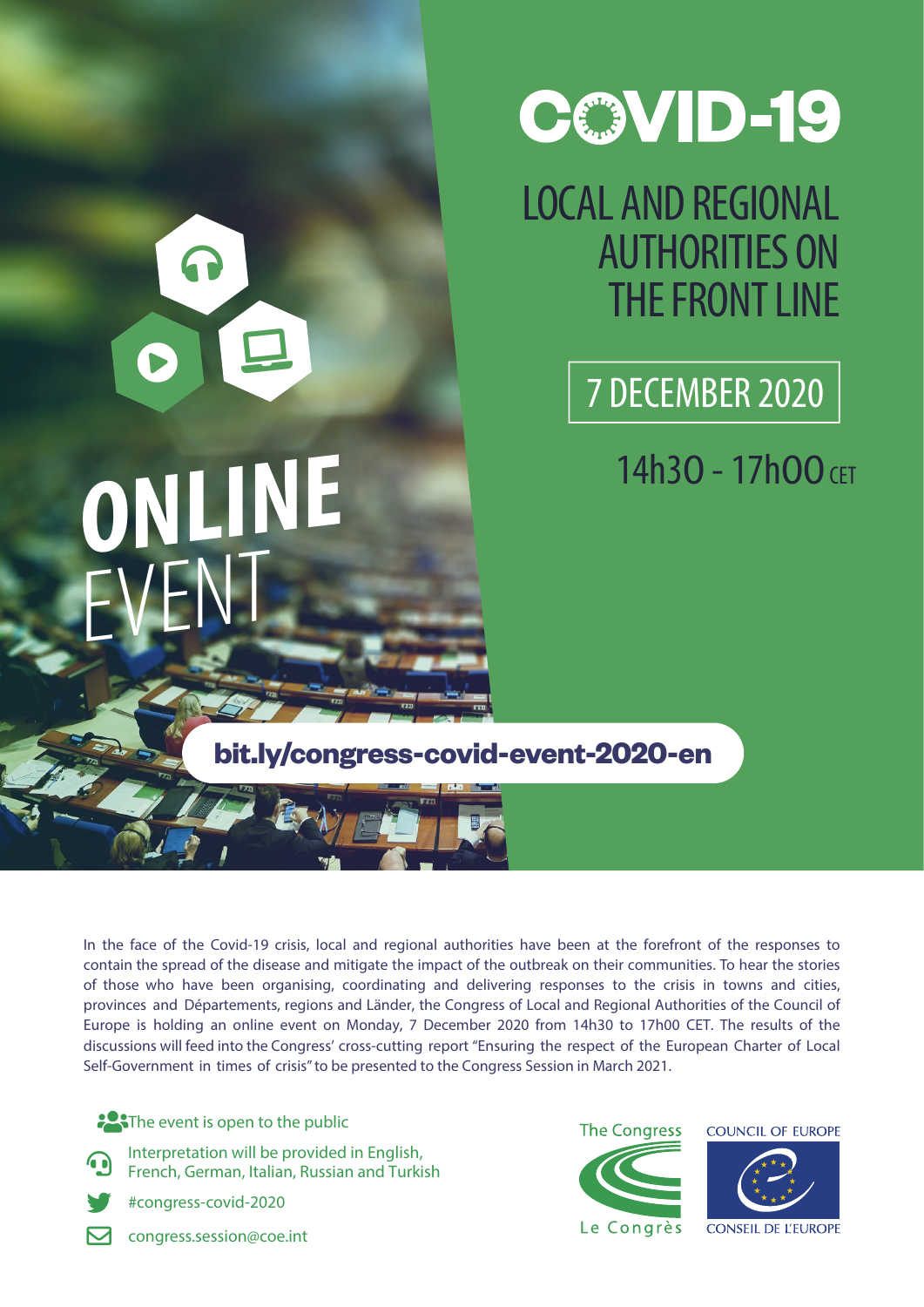**Effectively responding to a public health crisis in full respect for human rights, democracy and the rule of law: the Athens Declaration**



## **Anders KNAPE**

#### President of the Congress of Local and Regional Authorities

Since November 2018, Anders Knape is the President of the Congress of Local and Regional Authorities of the Council of Europe. He is President of the Swedish Association of Local and Regional Authorities (SALAR) since March 2019 and Lord Mayor of the City of Karlstad since 2014. He is also a member of the Bureau of the Committee of the Regions, Executive President of the Council of European Municipalities and Regions (CEMR) and Member of the Executive Bureau and World Council of the United Cities and Local Government (UCLG)



# **Marija PEJČINOVIĆ-BURIĆ**

## Secretary General of the Council of Europe

On 26 June 2019, Marija Pejčinović Burić was elected as the 14th Secretary General of the Council of Europe. She was Minister of Foreign and European Affairs of Croatia and Deputy Prime Minister of Croatia from 19 June 2017 to 19 July 2019, and Chairperson of the Committee of Ministers of the Council of Europe from May to November 2018. From 2008 to 2011, she served as a Member of the Croatian Parliament.



## **Michael ROTH | Video message**

Minister of State of the Federal Foreign Office of Germany, Special Representative of the Federal Government for the German Presidency of the Committee of Ministers of the Council of Europe

Michael Roth is Minister of State for Europe at the Federal Foreign Office since December 2013 and Commissioner for Franco-German Cooperation since 2014. He is a directly elected Member of the German Bundestag for Werra-Meißner – Hersfeld-Rotenburg since 1998. He has been Spokesperson of the SPD Members of the Bundestag from Land Hesse from 2009 to 2014 and again since 2017 and SPD parliamentary group spokesperson on Europe from 2010 to 2013.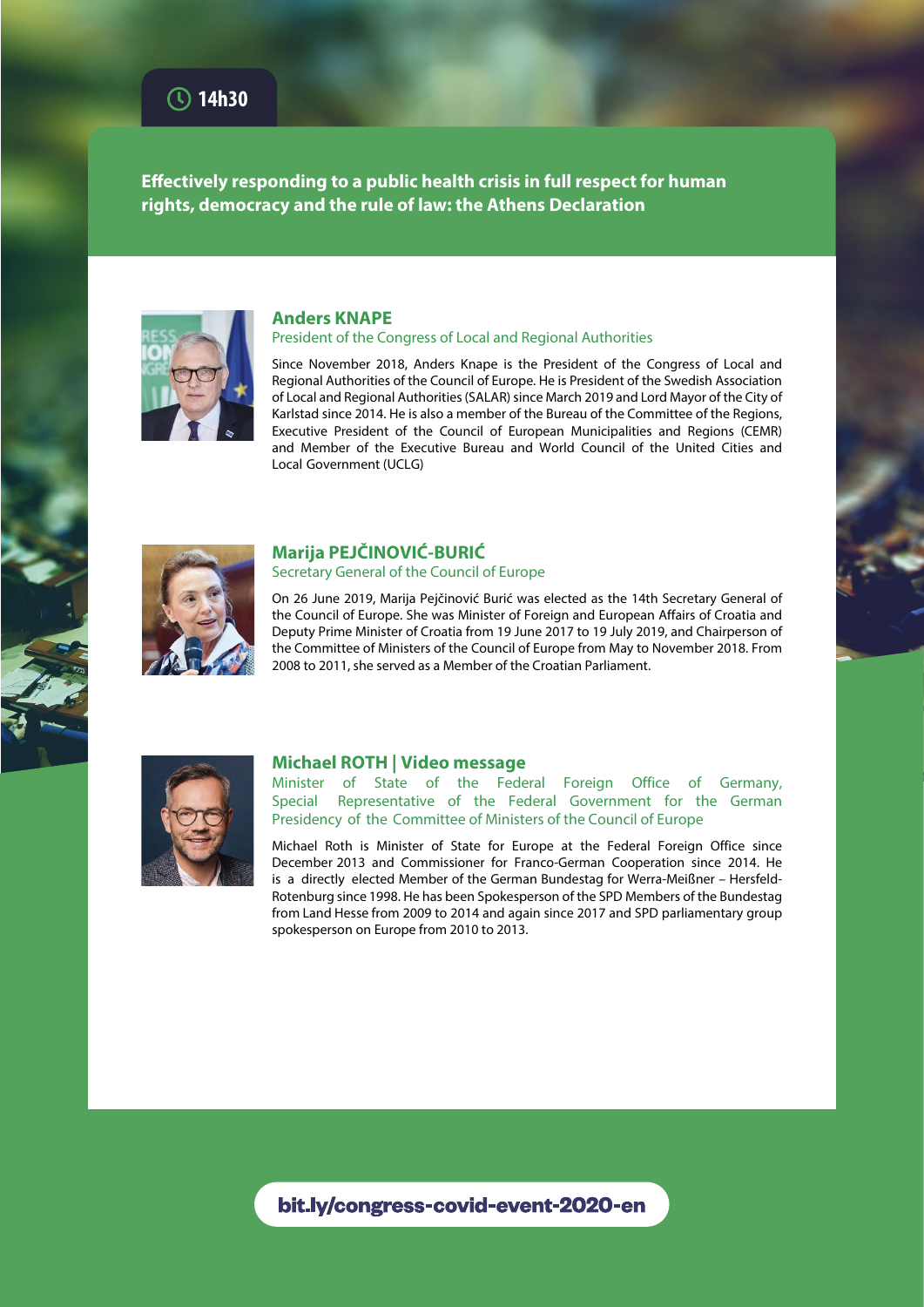# **Responding to the crisis – the role of local and regional authorities**



#### **Gunn Marit HELGESEN** President of the Chamber of Regions

In October 2016, Gunn Marit Helgesen was elected as President of the Chamber of Regions and she was re-elected on 6 November 2018. Mrs Helgesen was President of the Norwegian Association of Local and Regional Authorities (KS) since 2012 and was elected First Vice-President in 2020. She is the Head of the Norwegian delegation to the Congress. Ms. Helgesen was elected as Vice-President of the Conference of Peripheral Maritime Regions (CPMR) in 2000 and was the President of the North Sea Commission between 2004 and 2012. In 2013. Gunn Mart Helgesen became the Vice President of the Executive Bureau of the Council of European Municipalities and Regions (CEMR) In 2016. she was elected Co-President and member of the presidency of the organisation. Ms. Helgesen also represents Norway in the World Council and Executive Bureau of United Cities and Local Governments (UCLG).



# **Xavier CADORET**

### President of the Chamber of Local Authorities

In November 2018, Xavier Cadoret was elected President of the Chamber of Local Authorities. He is the mayor of Saint-Gérand-le-Puy, in the Allier region, French department located in the Auvergne-Rhône-Alpes region, since 1991, Member of the Executive Committee of the Association of French Mayors (AMF) and since 2010, he has been a member of the French delegation to the Congress of the Council of Europe.

 **Video presentation by a youth delegate**



# **Kostas BAKOYANNIS**

Mayor of Athens

In June 2019, he was elected Mayor of Athens. Previously, he served as governor of central Greece from 2014 to 2019, and as mayor of Karpenissi from 2011 to 2014. He worked at the Greek Ministry of Foreign Affairs and as executive manager in an investor relations and corporate communications company. He also held positions in the European Parliament in Brussels and the World Bank in Kosovo. Mr. Bakoyannis is vice president of the Hellenic Agency for Local Development and Local Government, council member of the European Council on Foreign Relations, and a Greek Leadership Council member of the United Nations Sustainable Development Solutions Network (SDSN).



### **Gabriele NEFF**

## President of the Current Affairs Committee of the Congress

Gabriele Neff is President of the Current Affairs Committee of the Congress since October 2016 and Councillor of the City of Munich since May 2002. Mrs Neff is also a member of the Bavarian and German Association of Cities, member of the German – Polish Committee and of the German – French Committee of the German Section of the CEMR and was representative of the City of Munich in EUROCITIES from 2009 - 2020.

 **Video presentation by a youth delegate**